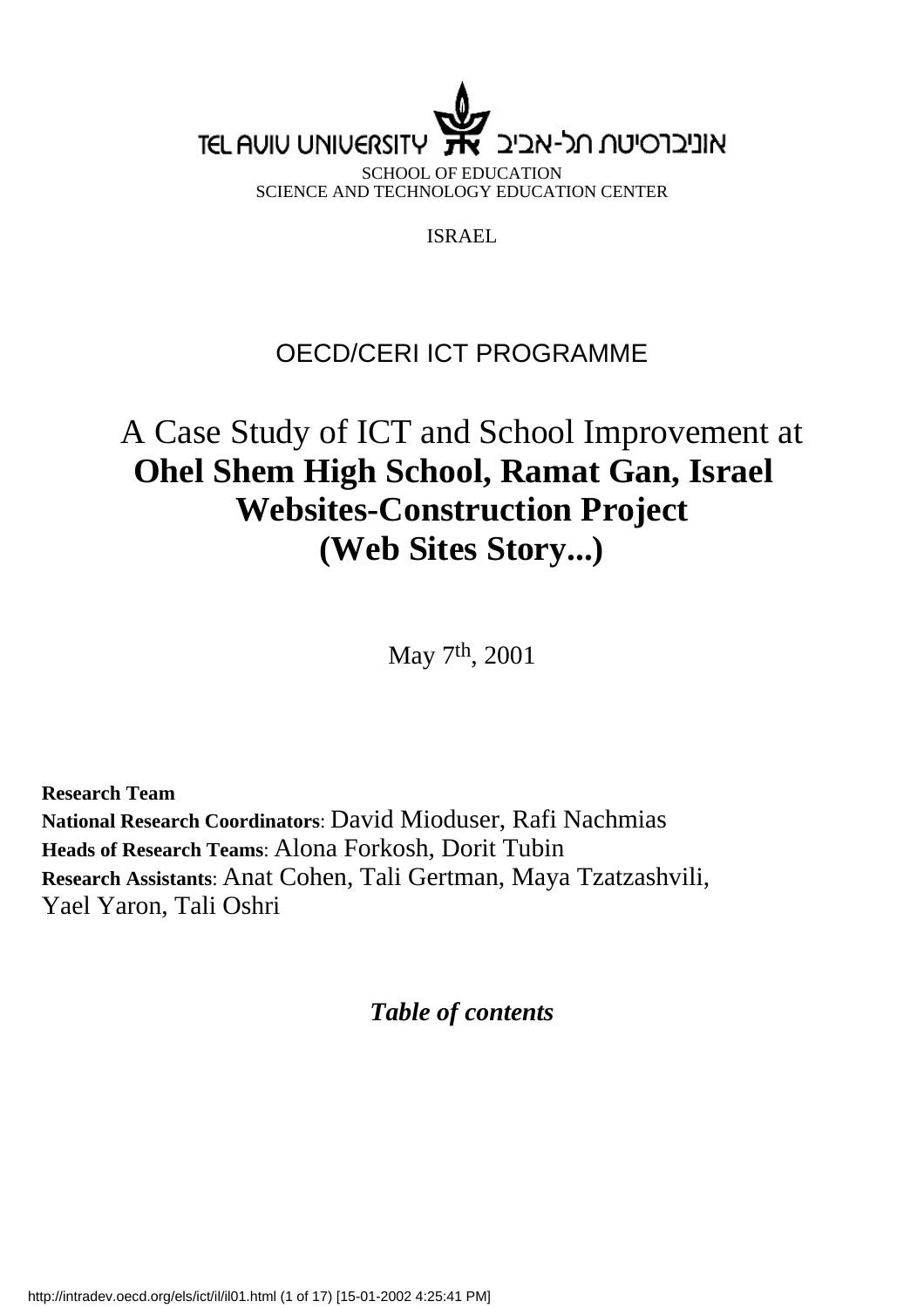## **Overview**

## **Pedagogical innovation**

#### *They like ICT combined lessons. They sometimes give up their recess. They say that time flies in these lessons... (Ohel Shem teacher).*

Ohel Shem is a public high-secondary school in Ramat Gan, Israel, with a population of about 1,250 9-12 grades students, divided into 40 classes. In the last three years, teachers and students create and use Websites in many curricular areas in the school (currently 20) as major educational tool for empowering traditional learning and creating alternative didactic models.

The basic idea behind the creation process of the Websites is the usage of innovative technology as means to create innovative pedagogy. The teachers served as the designers of the site, planning the pedagogical issues. The students took the role of the constructors, converting the materials to fit in the site, and advising on several structural issues. This unique model of teaching and learning generated a vital change in teacher-student relationship, during school hours and beyond them.

## **Goals and origin of the project**

The goals of the project were:

- To Identify the potential features and qualities of ICT-based curriculum.
- To design and develop an ICT-based curriculum, entwined in the existing curriculum
- To encourage teachers' self-regulation, enabling them to express authenticity, needs and wills, and professional considerations.
- To allow students that are interested in ICT to be involved in the creation of new and innovative activities using the Web.

# **ICT usage in the project**

The school Websites are used as alternative way of studying the high-school subjects, especially the humanistic subjects. The sites contain knowledge and information, as well as a large database of questions, open to all students.

Before the Internet, the process of attaining information was time consuming, and limited to library hours. The Websites include synchronic and asynchronic communication, through discussion groups, chat rooms and e-mail. These features are used across classes and grades, as well as across schools. Via distant learning, barriers of time and place are broken.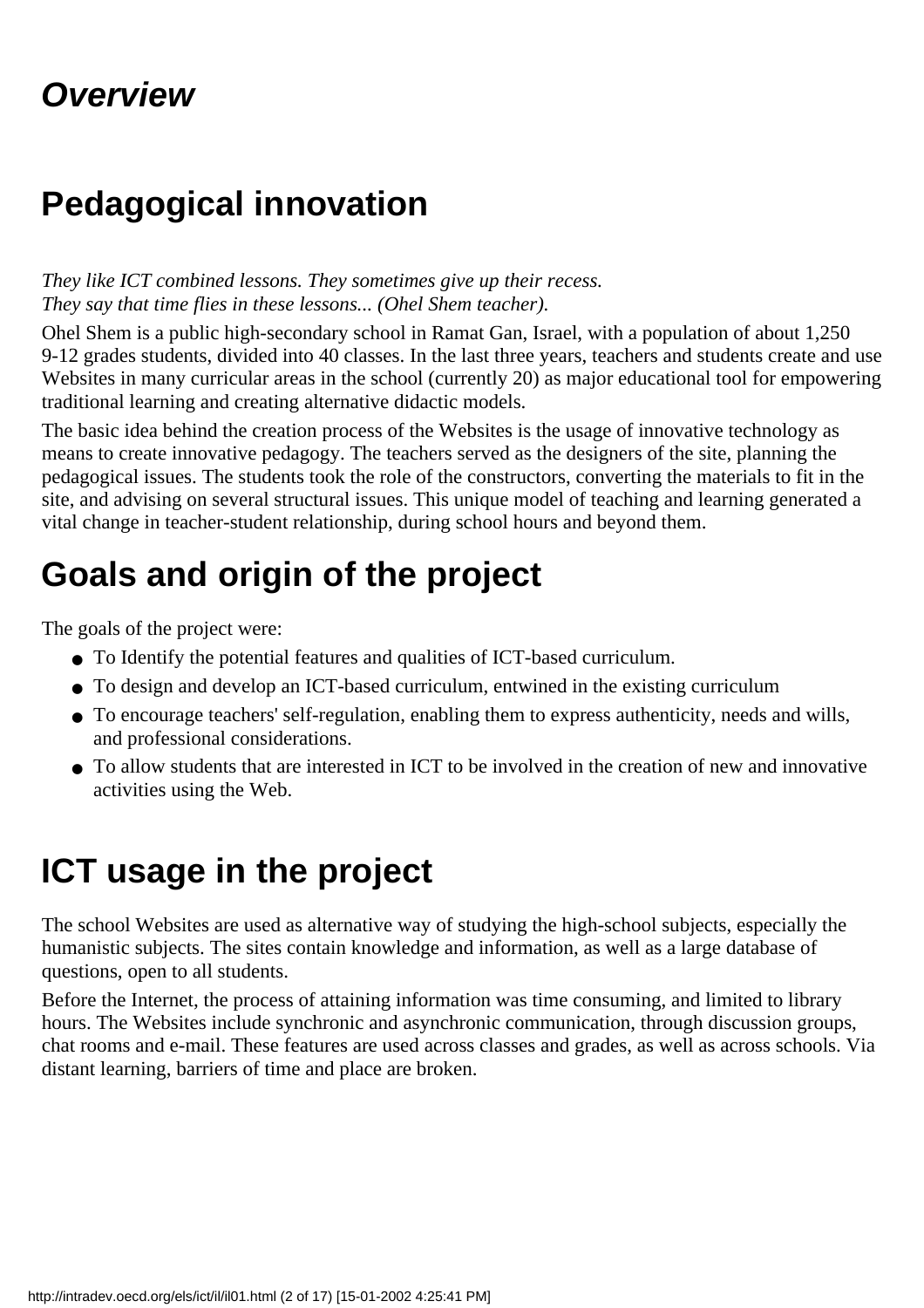# **Students**

Out of about 1,250 students in the Ohel Shem high school, there are different levels of involvement in the Websites project. The first circle comprises 20 students who were intensively involved in constructing the sites. These students gained a higher status among staff and peers, and were highly valued. About 40 students in the second circle contributed to the materials in the sites. The third circle includes about 60% of the students in the school, mostly grades 10 and 11. These students use the materials in the Websites for studying in class or at home.

## **Teachers**

Out of 120 teachers in the school, there are about 25 teachers involved directly in the Website project. More than half of the teachers implemented Web-based learning in their curriculum.

# **Curriculum**

The subject matter domains involved in the school Websites relate mostly to the humanistic disciplines, such as literature, Bible, history, Talmud, foreign languages, and also social and cultural issues stemming from the school folklore. There are also several science subjects included. The sites differ in depth, scope and kind of pedagogical activities.

The curriculum hasnt changed radically, since it is designed and enforced by the Ministry of Education, and as a result of the need to pass national final exams at the end of the 12th grade. However, minor changes have taken place, mostly for enriching the students.

The Websites offer a variety of innovative learning activities for students within the school and beyond school hours and place, binding them to higher standards of expressing themselves and to expertise in Web-based learning.

The planning and construction of the site had become an issue for assessment and for grading. Students are even assessed for collection of data from the Web.

# **Instructional Organization**

The extent and intensity to which the innovation rationale and features were implemented varied among the different subject matters. The planning and design of Web-based activities is an ongoing process, involving teachers, students and other role carriers in the school across grade levels and disciplines. Depending on the teachers' aims, as well as on their ICT knowledge and skills, a large number of didactic solutions were devised and implemented.

# **Outcomes**

The teacher-student relationship changed in nature: they became more on an equal basis, based on teamwork, rather that on authority. The mutual learning of students and teachers created a special bond between the two populations, based on respect and appreciation. ICT had a vital role in these changes.

The measurable changes in the school are a rise in the numbers of students, a rise in the demand to be received as a student in the school, and a promotion in the school status compared to other high schools in the city.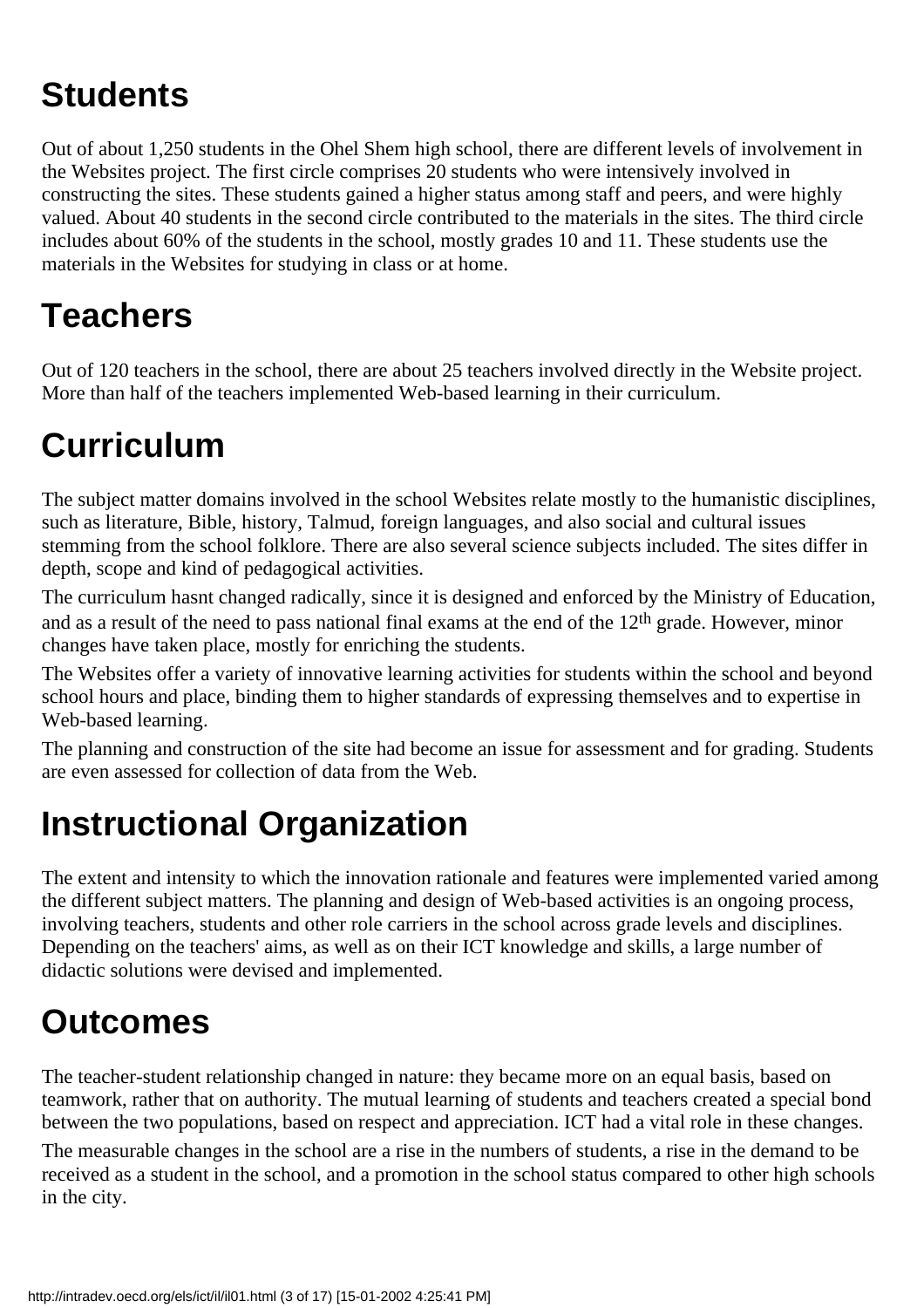The project created a different atmosphere among teachers, enhancing their motivation to teach. With regard to students, the excellent ones profit by expanding their knowledge on ICT and by improving their ICT skills. The weaker students become more interested in learning, and the students with special needs have an opportunity to study in an innovative fashion and according to their own pace.

To summarize, the school educational Website project is an innovation in the following terms:

- There are few projects similar to it on a national wide scale.
- The national policy defines the school as innovative.
- The school Websites project changes norms, roles and regulations within the school.

### **2. The past**

In the year 1995, as a result of a national-wide five-year computerization project, the Ramat-Gan municipality decided to facilitate the computerization of schools on a local basis as well. The Ramat-Gan municipality initiated the project in two leading high schools in the city. The purpose was to construct a web site for the schools, which would contain pedagogical materials in different subject matters (such as English, Arabic, Computer Sciences, Math and Chemistry). The goal was to develop Internet based lesson plans for the use of the school community.

A former high school teacher was put in charge of computerized education in the municipality. His aim was facilitating the computerization of schools: expansion of infrastructure, as well as assimilating ICT in innovative pedagogical processes.

<span id="page-3-0"></span>An academic advisor was appointed, and contact was established with a guide of a public pedagogical organization, CET $[1]$ , which specializes in ICT-related educational projects. A local committee was assigned the process of construction of a site for all Ramat Gan schools, consisting mostly of data, in a form of a local database.

In Ohel-Shem, English as a foreign language was the first subject to be entwined in the school Internet site. It is now considered an excellent site on a national scale, and designed by a leading student, nowadays a member of an academic committee and a partner in a start-up company.

Next, the mathematics teachers initiated an interactive section based on mathematics riddles for students, to work on at home on their free time.

Two issues had to be taken into consideration in the development of the innovation: one is the usage of existing ICT supplied by the municipality for innovative instructional practices. In resolving this issue, the English teacher s enthusiasm was vital to the success of the innovation. The second issue was the broadening of the innovation beyond the gifted students, which was resolved by joint efforts of additional students in supplying materials for the Websites.

The school Websites project is still under development, so it does not offer a final model for duplication. However, evidence shows success in the present, and a greater potential in the future.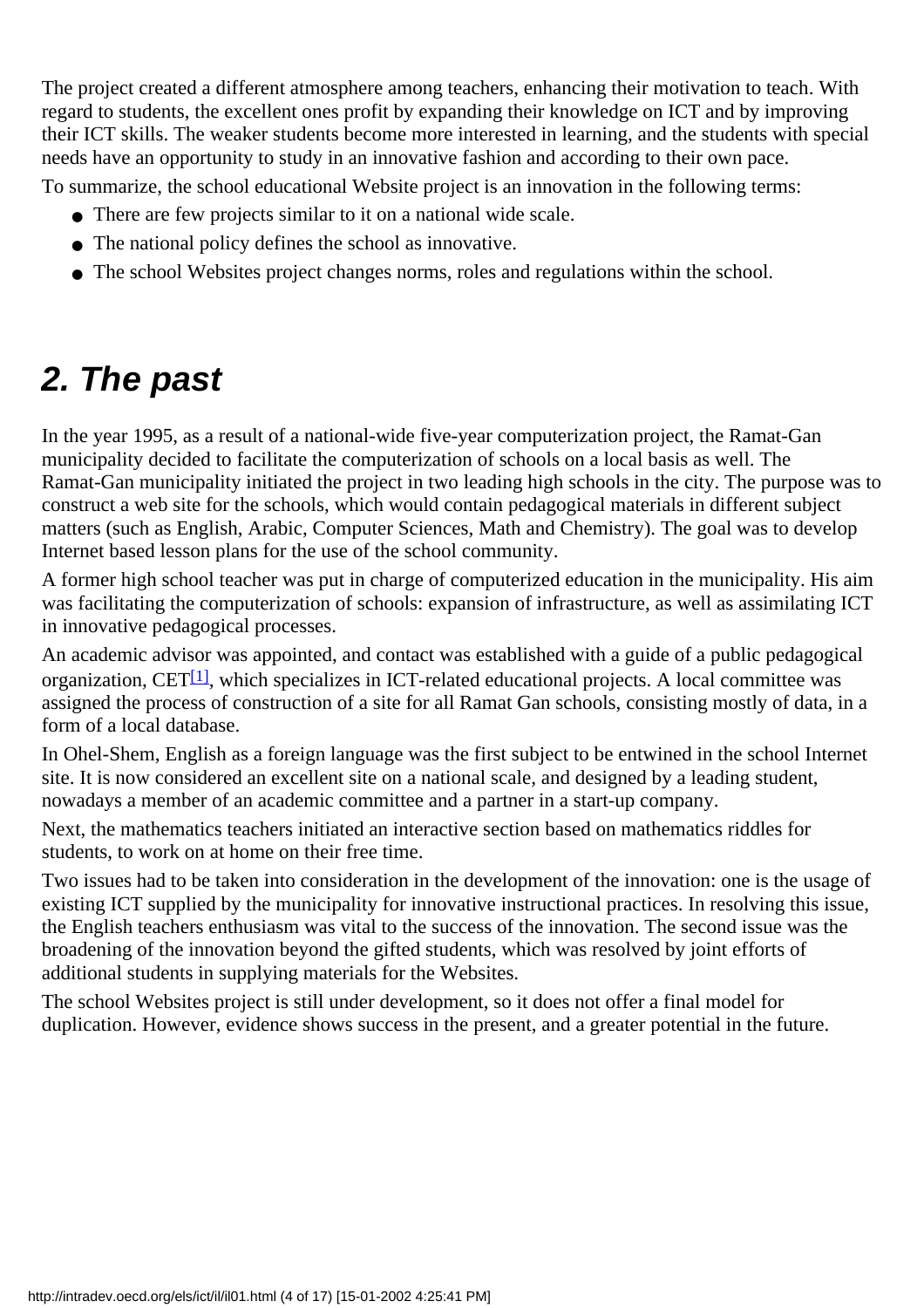## **3. The present**

## **Evaluation of change**

### **Diffusion patterns**

Different groups of students became gradually involved in the innovation, in several circles. In the first circle are 20 students, intensively engaged in working with the subject matter teachers and constructing the sites. About 40 students in the second circle contribute materials to the sites. The third circle includes about 60% of the students in the school, mostly grades 10 and 11, who use the materials in class or at home. The fourth circle includes the rest of the students, parents, students from other schools, and outside educators, who enter the Website for general information and for enriching their knowledge.

Out of 120 teachers in the school, about 25 teachers became involved directly in the innovation. More than half of the teachers in each subject matter are active in the project or combine web-based learning in their curriculum.

### **Staff development & involvement**

The teachers are offered a variety of training courses in the school, among them guidance for teachers who are interested in opening a web site in their field of expertise. Usually the work is done in small professional teams: the gathering of material, the designing of the web site and building up a database of knowledge and assignments. Every year, for the past 6 years, the teachers are offered courses in computer applications.

In the previous year about 30 teachers completed a 112 hours studies in ICT in education, and an additional 56 hours in ICT-aided research. About 20 teachers received training specializing in web- site construction.

Teachers mostly develop new technological and pedagogical skills related to ICT in education. They first learned the basics of computer use. Later on they studied how to create a web page focusing on content. They also learned how to use e-mail, discussion groups and chat rooms.

The pedagogic training was given to the teachers through one-to-one meetings with the CET guide, as a function of their needs and requests. The teachers were exposed to many innovative tools, introduced to forums and discussion groups, analyzed existing teaching units on the web built by others, and eventually construct teaching units.

for the last 4 years, meetings were held mostly at school. Some of the work was done by the teachers and students at their home, via electronic means (E-mail, discussion groups etc.). The meetings of the CET guide with the students were held once a week at the school computer lab.

The teachers were involved in collecting new materials concerning their subject matter, as well as information about the Internet: relevant URLs databases, as well as technical knowledge about Website designing and construction.

As a result of the project, the teachers:

• Learned how to use new technologies, including how to construct a Website and what should appear in it.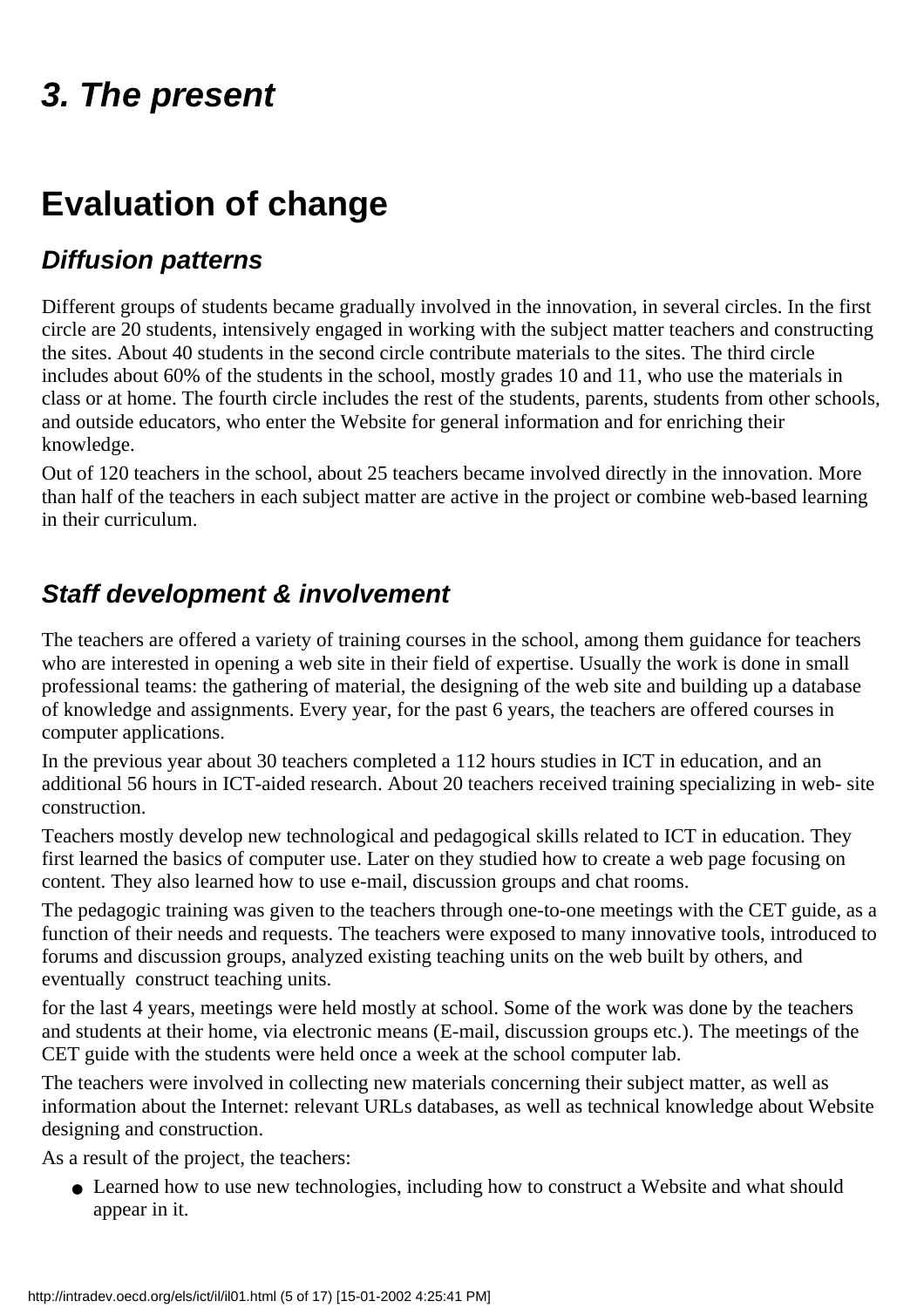- Practiced teamwork among themselves and with the students.
- Began using new sources, such as databases and the Internet.
- Began communicating through e-mail, discussion groups and chat.
- Reduced the use of educational software, and shifted towards generic applications.

Teacher interactions with students changed as a result of the project based more on equality. they saw the students as partners due to their ICT skills. Teachers and students worked in teams to decide on the content of the site. The teachers ceased being the sole source of knowledge, and became partners to a cooperative task. The relationship became much closer. The teachers were dependent on the students cooperation and the students feel that they are essential for the success of the project.

It is impossible to compete with the students technical knowledge. We ve learnt so much from them, *even more that from the teachers training.*

*Weve learnt a lot from the students. We sat with them for hours, I know that today. I enjoyed immensely the innovative graphical ideas offered by the students.*

The computer had been considered a source of endless knowledge, and the role of the teacher changed accordingly to a specialist in organizing the huge amount of information into meaningful units. As a result of this, there had been changes observed in the teaching methods: less traditional lessons, and more lessons combining ICT.

Some lessons changed their form, and were uploaded to the Websites. In addition, the main issue of next years training for teacher will be to construct interactive learning units, which would be qualitatively different that the traditional teaching units observed in some classrooms.

### **Role of leadership**

The principal has an enormous influence on the existence and on the continuity of the project. He urges teachers to participate in training, and pushes discipline coordinators to construct Websites.

There is a rewarding system in the school, developed by the principal, according to the person's input to the project. The school organizes scholarships for students, and students are given extra credit for their contribution to the project.

### **ICT-reform connection**

Technology plays a vital role in changing the curriculum and its components. But the vision of independent e-learning, without constraints of time and space, is possible to materialize only by systematic and efficient assimilation of ICT.

In lessons that combined ICT, students studied in one of the computer labs. Most of the lessons dealt with issues that appear in the formal curriculum and the students are tested about in the formal state exams. However, students reported on substantial progress as they worked in the Website: as designers, programmers or users. In this sense, the lesson included reflective processes, as well as curricular issues.

*We, the group that built this Website, did not sit one day and built a site. Rome was not built in one day as well. ... The combination of past and present knowledge with novel means, enabling interactivity between future citizens is meaningful to the learning process...We hope that our work is appreciated,*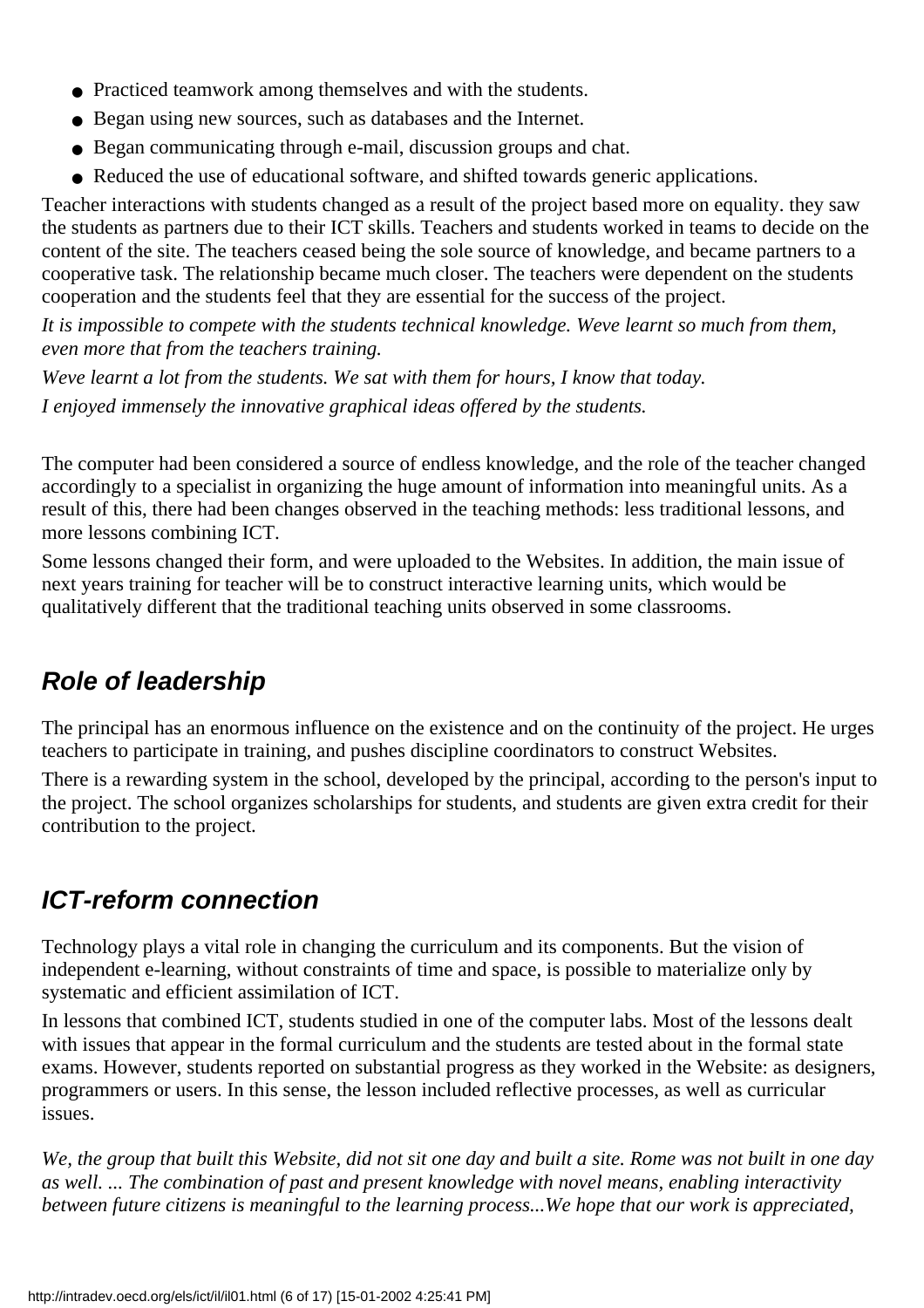*and that we have contributed to the Internet, for present and future generations.*

Most of the work was done outside school lessons: In recess times, during free lessons, in the afternoons, in the library and the computer labs in school, and at home. The process was accelerated by the publicity it received, and more inside people were inclined to help, including the pedagogical and technical staff.

The project encourages computer usage in class as well as at home. The sites expand the boundaries of the classroom and enables contact with other schools on a regular basis, as in the virtual seminary in the Talmud site. In addition, the amount and nature of the users varies: for example, families can find traveling routes (experienced and recommended by the students), or the Memorial Site which is aimed as a service to the community.

According to the students involved in constructing the Websites, technology was used for multimedia effects and illustrations (sound, animation etc.), for searching for information and surfing the Web, for Website designing and administration, for publishing personal papers on the Web, and as a means of cooperative learning.

As reported by the students:

*I have an e-mail address, which I work with at home as well as in school...I correspond with people that need help or that can help me solve my problems in the field of Web designing and construction. It s all much easier to manage it all by e-mail.*

Students ascribe great value to the discussion groups. Participation is considered an educational challenge to them, developing creativity and enabling every student to respond at the time and place he chooses.

*Students reacted at 03:00 a.m., from abroad, from kibbutzim in Israel, from outside the school framework...In a traditional lesson, not every student can express what he feels, some are embarrassed.* There are some participants who express themselves better in electronic forums...it s fun!

# **Outcomes**

### **ICT infrastructure**

The ICT resources in the school comprise 124 computers for 1,250 students. There is a possibility to attain Internet usage, by the hour. After school there is a possibility to use ICT in the library, which is open till 15:00, and in the near future, until 17:00. in addition, there are printers (laser and inkjet), a video projector, a scanner, LCD projector, and varied software packages and courseware.

The equipment is located mostly in 3 computer labs, scattered throughout the school. There is access to ICT every hour during school, in free hours as well. Some computers are located in the classrooms, and some in the library. Some computers are available to students at the sciences and arts community center.

In all computers are installed Windows OS and the Office package. There is also software for Websites construction, software on statistics and mathematics, accountancy, educational games and other recreation programs, CD-ROM encyclopedias, and MBL. All the computers are connected into one local network, as well as to the Internet. The school has 115 IP numbers.

The school has a technical support team, a network technician, two laboratory assistants and science computer teachers who help when necessary. The school finances all the computer support. The technical team deals with hardware, software and communication. In addition, a group of about 20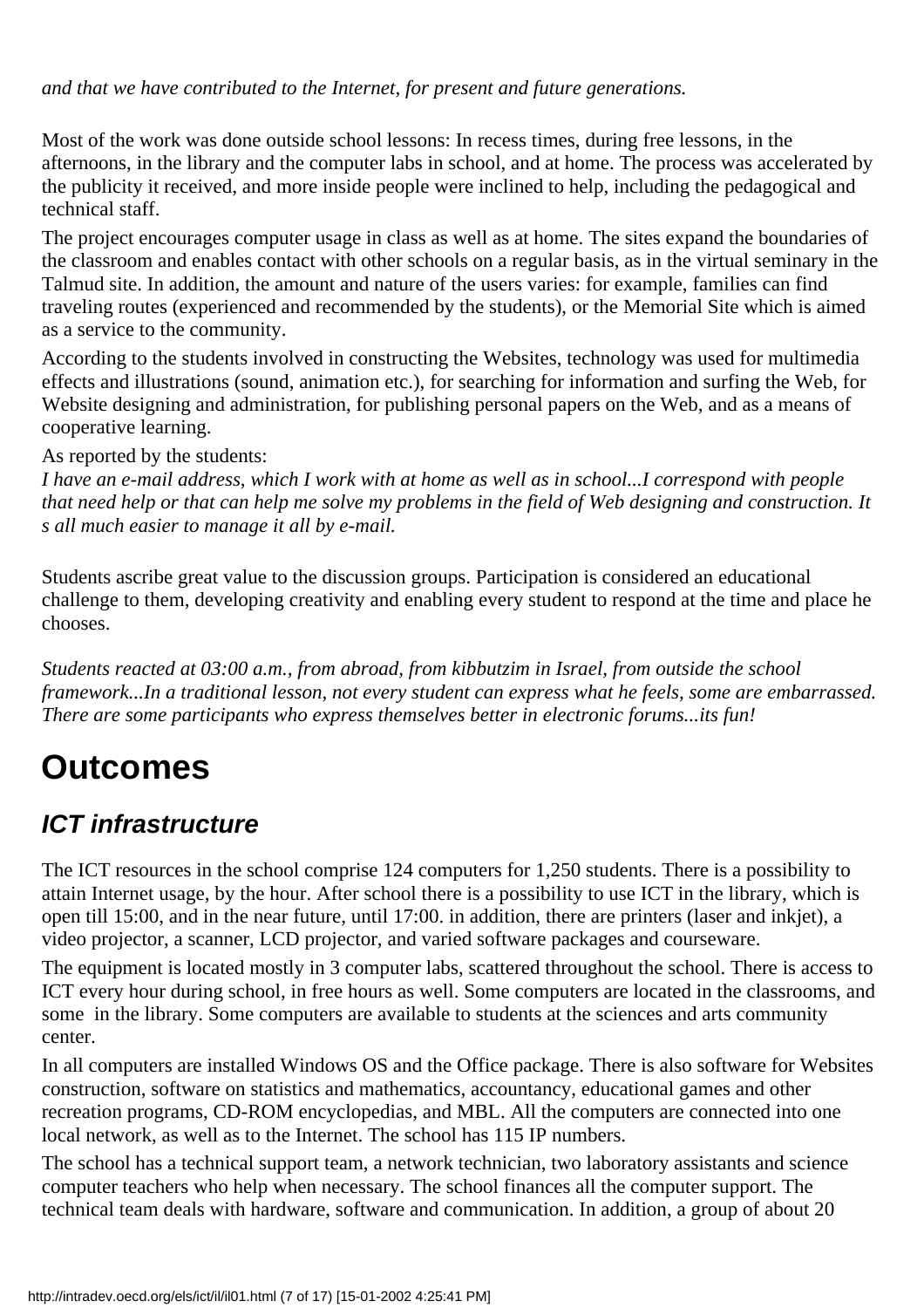students, computer trustees, supports teachers in the computer lab on a regular basis.

The school appointed a computer coordinator, responsible for coordination of all the staff that deals with computers. In addition, the school has an Internet coordinator, who s in charge of the school web site and coordinates teachers training in that field.

### **Effectiveness**

The advantages of the project lie in a number of factors:

- The process boosted the status of the school to a level equal to the leading school in the city.
- There is great appreciation of the project in the Ministry of Education, especially in the Administration of Science and Technology, although not always translated into additional resources.
- The position of the school as a leader in combining innovations in learning processes is one of great prestige. From this point, there is no going back.

The Ohel Shem School Websites reveals innovations not only in the mere existence of a web site, but in the dynamic and innovative nature of the 20 Websites contained in it, in many aspects: content, graphics, designing ideas, technical aspects and pedagogical setup.

#### Student outcomes

The school Websites project had a significant impact on students, according to the Internet coordinator:

- Students were able to express hidden talents, which were not revealed prior to the project.
- Students participating in the project received special attention from the principal. It was considered prestigious to be a part of the project.
- Students felt their contribution and skills were necessary for the success of the project.

Teachers account for a greater interest in homework and papers, therefore, meaningful learning. When the school staff offers innovations in learning processes, assimilating technology, the notion is that it makes students want to learn. The learning process is far more attractive.

Most students had previous knowledge in computer programming, but still, had an opportunity to expand their knowledge in different areas, including Website construction, computer sciences, and in the subject matters. Some of the students have been spotted by hi-tech companies, and have started working for them on their free time. One of the students told us:

#### *Today I work in a Web construction company, and most of the knowledge I gained was here, at school...*

At this point of the project, it is difficult to determine an improvement in academic achievements. The students directly involved in the construction of the sites learned a great deal more than other students did, as they were exposed to learning materials, and were involved in the designing of the site. They take upon themselves different roles as learners, and therefore built their world of knowledge in the course of their work. The student is no longer a passive learner rely solely on their teachers for knowledge. He or She is an independent learner seeking for new knowledge using ICT.

According to the principal, ICT raises the motivation, reduces dropouts of the students involved, and has contributed greatly to the registration to the school, which has grown in 5 years from 900 students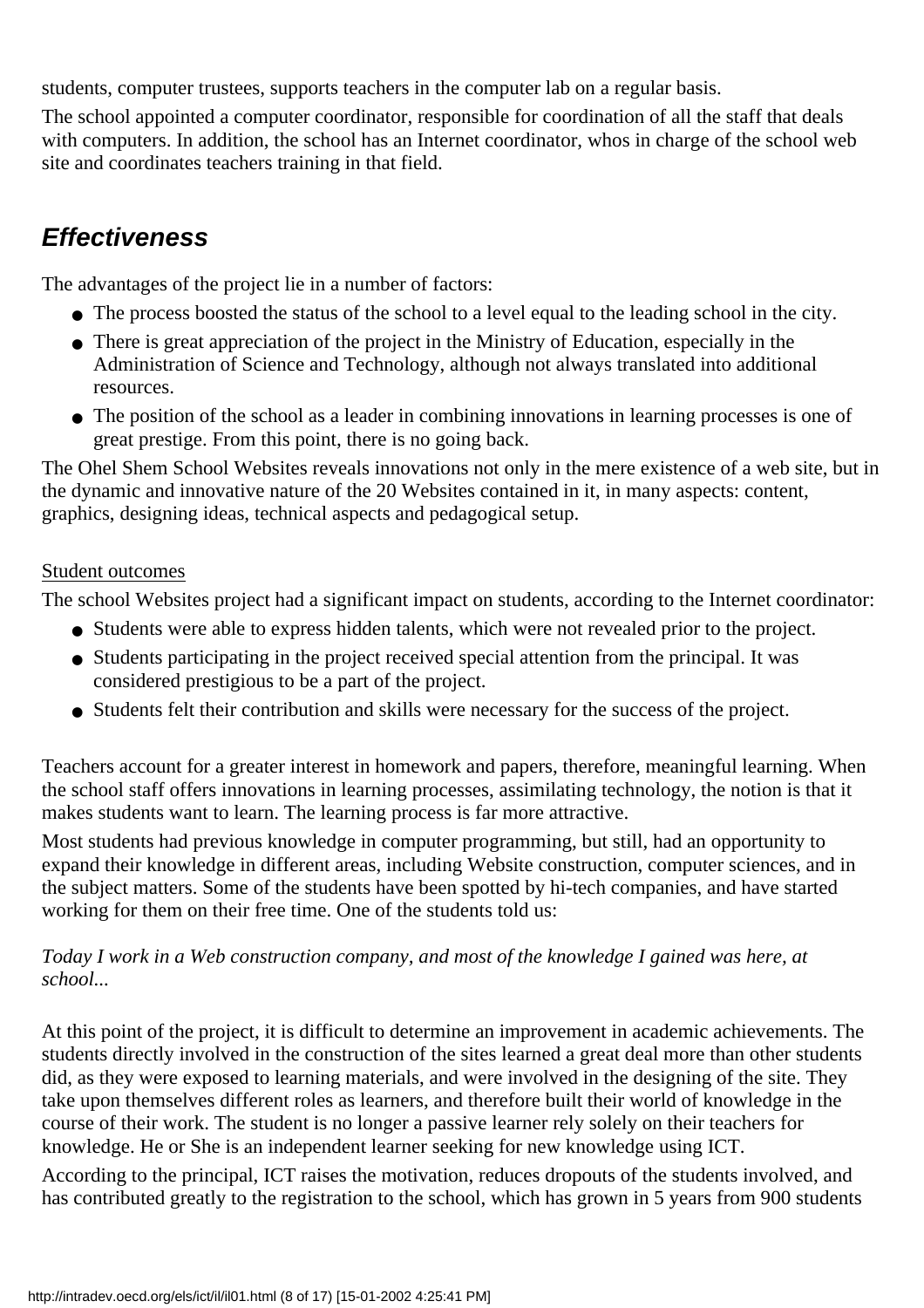to 1,250 students. However, the main influence of the project is on the students directly involved in the Websites construction.

#### Teacher outcomes

The effects the innovative project had, and still has, on the teachers involved were immense. Teachers improved their professional ability, broadened their fields of interest, and were inclined to train themselves throughout the year. Their self-confidence in front of their students grew stronger as a result of matching up to them in the field of ICT.

Teachers that took part in the project were partners to a unique creation. One of the teachers expressed her feelings:

*Every person that creates something feels that hes part of a creation. Even if he wrote a song, and the song was uploaded to the school Website. ... if something of your own is published on the Web, you feel good about it... its contagious.*

According to the Internet coordinator, the school Websites project added interest to teaching. They see the project as a new way of teaching and learning, which opens new learning options for students.

The teacher became an instructor. He is not grasped as someone who knows all that is known in his subject matter. He discovers new information together with his students, and serves as a mediator. The teacher does not have superiority over the student in information, but in the knowledge and its unique construction in the specific discipline. The teacher supplies the maturity, while the students are the dynamic part of the staff, supplying the most far-fetched ideas possible.

Teachers who did not take part in the project seemed eager to do so, but could not find the time for it. These teachers had a very tight schedule, due to the final exams. Still, there were some of them who discovered (using their term) the project, and contributed to it. Even teachers who were passive in the project highly complemented their fellow teachers who were more active:

*There is a feeling of pride in every discipline team. Teachers are proud to display the Website, and to say: this is our site.*

*...one tries it and sees that its not as bad as you think to begin with...*

Although the principal thinks that the teaching method of a teacher did not change as a result of the project *(whoever was used to teamwork continues to work accordingly, and whoever worked alone still does*), most of the work was done in teams. The innovation became a model for fellow teachers from other schools.

The major benefit of the project was in the different atmosphere created by it among the teachers, their greater motivation to teach and the equality between teachers and students in most aspects of the project and beyond it.

### **Academic rigor**

The curriculum final goals, in terms of assisting the students towards their final exams, did not change as a result of the innovation. However, the contents did change, in accordance with the characteristics and the advantages of Web-based learning: access to knowledge-bases, discussion groups, opportunities for collaborative learning in the school and between schools (for example, a public trial on a Bible related topic) and a grater opportunity for examining and dealing with interdisciplinary issues.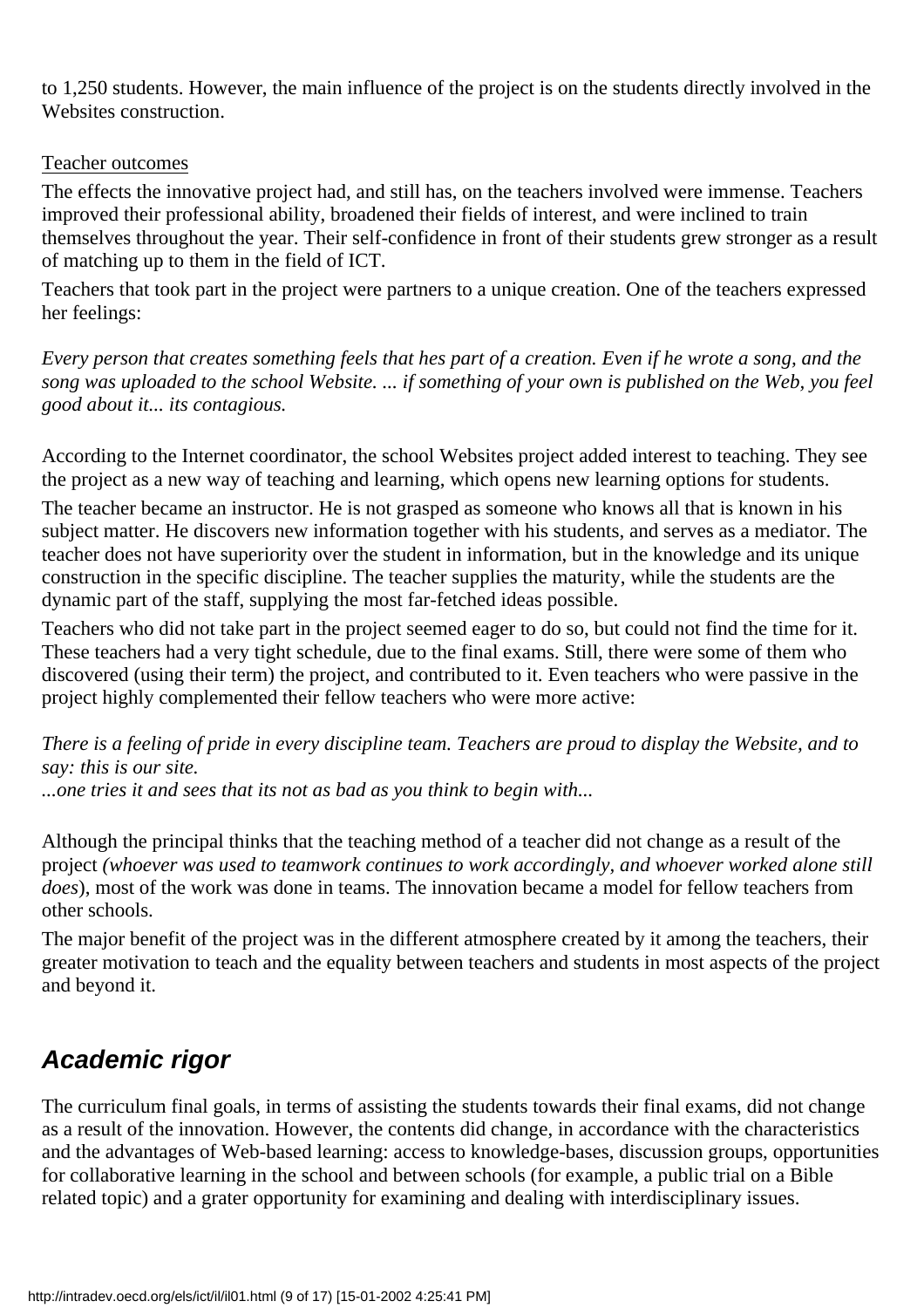The Websites-construction project offers both new materials (for example, the French site, in which there are songs by Cellin Dion) as well as new ways of learning. For example, the public trial, as reported by the computer coordinator:

*The curriculum has changed ... expanded and updated. The public trial project in the Bible Website was based on the formal curriculum for the 11th grade, adjusted to the final exams. ... the issue was:* who is responsible for the division of King David s kingdom?

*There were 5 defendants in the trial. In past years the trial was held in class, and lasted three 45-minute lessons. On the Web, the trial lasted half a year, while learning simultaneously other issues from the Bible. Studying occurred in class, as well as outside the classroom and school hours. Teamwork was a major learning strategy. Each group was assigned to prepare a lawsuit against one of the defendants in the issue of the division of King David s kingdom... assignments were divided in a way that each student specialized in a different field, in a kind of jigsaw method: experts in searching for information, subject matter experts, and technology experts who designed the display of the gathered information.*

*The exchange of information within and between groups took place spontaneously, without prior guidance. The aim of all groups was to construct Web pages for displaying all lawsuits in the school Bible-Website. The idea that their product will be exposed to everyone on the net brought about interesting processes. There were collaborative learning and work, endless debates, an ongoing process of improvement and refinement of the lawsuits, and identification with the figures involved in the biblical story, as well as with all contextual event in that epoque.*

Curricular outcomes were assessed in new ways, in addition to the old traditional ways. While in the past assessment was accomplished by exams or papers, web based learning enables alternative assessment as well, such as voting in polls, reflections in discussion groups, and Websites designing and performance. There were also self-evaluation, peer evaluation, an expert evaluation and a teacher evaluation. The final evaluation reflected the total state of the student s progress.

### **Equity**

ICT has a significant role in supporting innovations and adding value to them with regard to all students. The excellent students profit by expanding their knowledge on ICT and by improving their ICT skills. The weaker students become more interested in learning, and the students with special needs have an opportunity to study in an innovative fashion and according to their own pace.

## **4. Main hypotheses**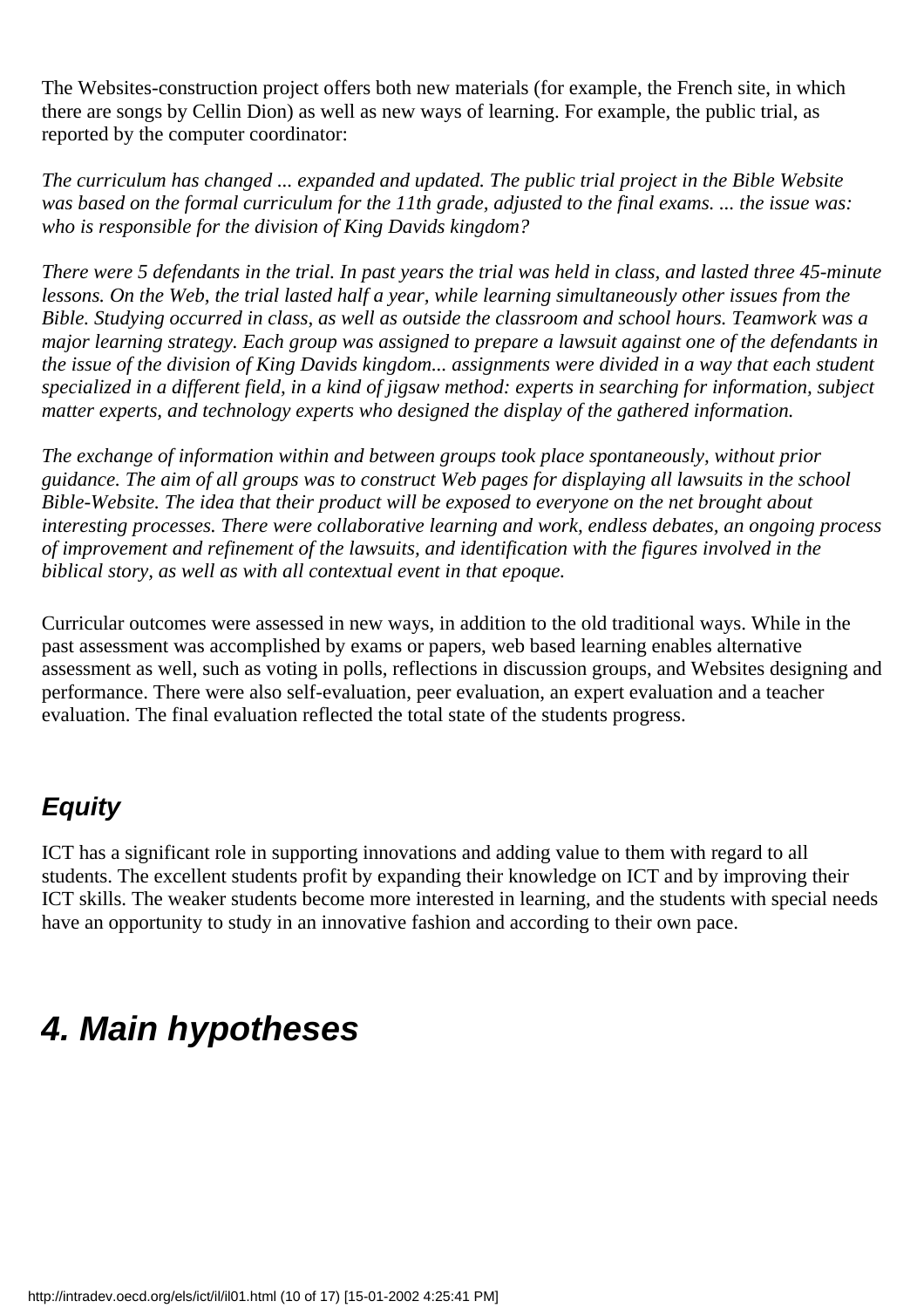# **Technology & reform**

Technology plays crucial part in the current project. The computers supplied by the national wide computerization project, and the Internet connection delivered by the municipality, all serve as a ground for the growth of the project. The entrance of the World Wide Web and the appointment of an ICT coordinator even catalyzed the process.

Nevertheless, the technology did not create the reform. There were other forces that drove it, like the competition between high schools, and the need to pose the school as advanced and innovative. As the principal said:

*There was an issue of pride. We are, for years now, competing with ...a bigger and wealthier school. The Internet site was a booster for the school, so when the project developed to its current scope, there is great respect for our school.*

It seems that ICT is combined in existing learning processes, and while it enhances these processes, it does not create them. For example, teamwork had become more intense, but there still are teachers that work alone. The drive for excellence had become more visible, but it had always existed in the school climate. The search for innovations, as evident in the school culture before, spread to the new field of ICT.

## **Diffusion of the innovation**

The diffusion of the innovation had followed the traditional diffusion pattern, as outlined by Rogers (1995), in the following manners:

*The communication by personal influence* - The project is a grass-root initiation that grows 1. mainly due to the enthusiasm and influence of the English teacher and Internet coordinator, and the support of the principal.

The Internet coordinator took charge of this project because it interested her and improved her status amongst the school staff. Later, it became a matter of peer pressure:  *if you want to keep up, you must joint the innovation (the principal)*.

All teachers involved received support from the Internet coordinator. Later, they passed the knowledge on to other teachers on the staff. As one of the senior teachers told us:

*At first it was very difficult, because the teachers were light-years away from the direction of the innovation. They didn t understand what I was talking about. I had to take teachers to my lessons, to show them what I was referring to when I talked about web based learning.*

*The adoption process* - the project started from one site to 20, from one teacher to more than 25, 1. and from 2 students to more than 40.

The process of uploading pedagogical sub-sites, according to the different subject matters, was contagious, as reported by the school principal. The teacher and student web-sites teams can be divide to the main categories of adopters: the English teacher and her first two students as *innovator*, the next 3 - 4 teams (such as French and Bible) as *early adapters*, and the rest as *early majority.*

According to the computer coordinator, many students who were not involved in the project this past year made use of the materials in the Websites, even if their teachers did not assimilate ICT in their classes. After carrying out the bible project concerning moral dilemmas, additional Websites implemented projects concerning moral values.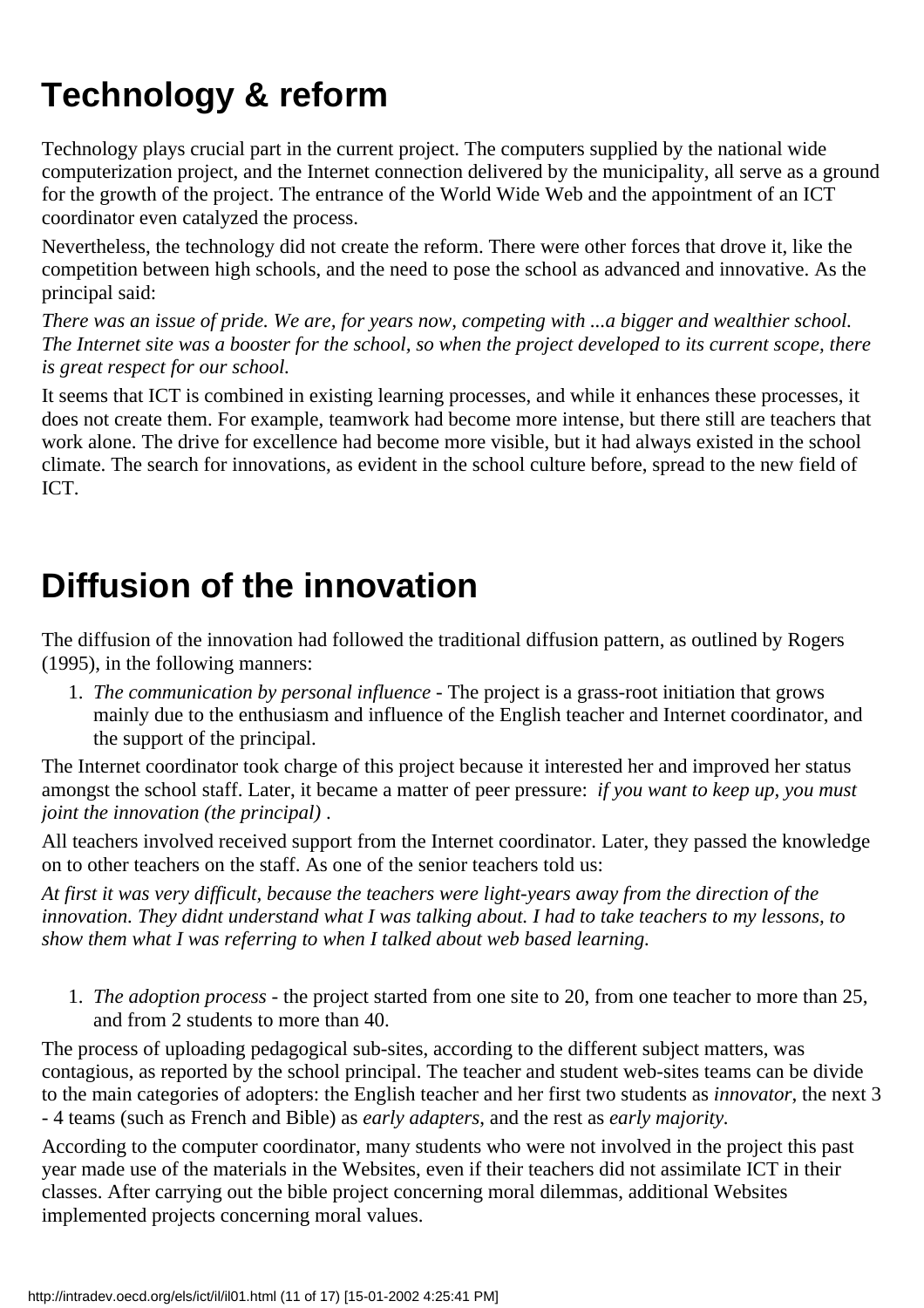As one of the teachers told us:

*Whoever is involved in the innovation says that when you involve yourself in it there s no going back.* However, the innovation showed different diffusion patterns as well, especially in the nature of the innovation:

*Innovation that develops in the course of its usage* the initial objective of the innovation changed 1. in the course of the participants needs and ICT resources.

The school s Websites innovation does not fit one specific type of innovation, but shows mixed characteristics of *continuous* and *discontinuous innovation.* Technology supports traditional pedagogical paradigms (such as use of databases supplying relevant materials for matriculation exams), as well as innovative pedagogical paradigms, enabling students to construct their knowledge via innovative means of communication. The characteristics of ICT force teachers as well as students to constantly examine goals and the means for incorporating the technology in teaching and learning processes.

*Innovation that changes the environment to fit itself*, changing some of the teachers and students 1. roles.

As opposed to the idea of *compatibility* between the innovation and the adopters values and culture, the innovation changes the environment to fits it own nature and needs. For example, the role of the students handling the core of the project (designing and constructing the Websites) shifted from being learners to being experts: they are needed, consulted with, teachers depend on them, and they are partners to every stage of the project.

Students indicated a change in their status as a result of the project, especially due to the changes in the teacher-student relationship:

*A different relationship developed between students and teachers. We can see that a teacher knows less than we know, and learns from us. This doesnt happen in a regular lesson.*

The role of the teacher definitely changed from a teaching teacher to a studying teacher, as reported by the teachers themselves. Even the relationship between school and municipality changed. As expressed by the principal:

*The city can supply the school with computers, with teacher training courses, but what the school does with the infrastructure and the staff is a result of the school initiatives.*

## **Successful implementation**

The innovation is considered (by the principal, Internet coordinator, Municipal Internet Project Manager) so far as successfully implemented. The success depends upon the teachers, ICT academic value, student ICT competence and technology infrastructure.

The gradual implementation enabled teachers to join the innovation when they felt ready to do so. The joining of 4-5 new teachers every year, altogether 25 teachers out of 120, supports this claim.

Although the teachers were the ones exposed to the possibilities of assimilation of technology in the curriculum, and of the curriculum into the web site, the students were the ones that carried out the technical application of the project.

Students felt that the teachers responsible for the Websites were not professionally competent for the mission. They were interested in working with teachers who received appropriate training in the fields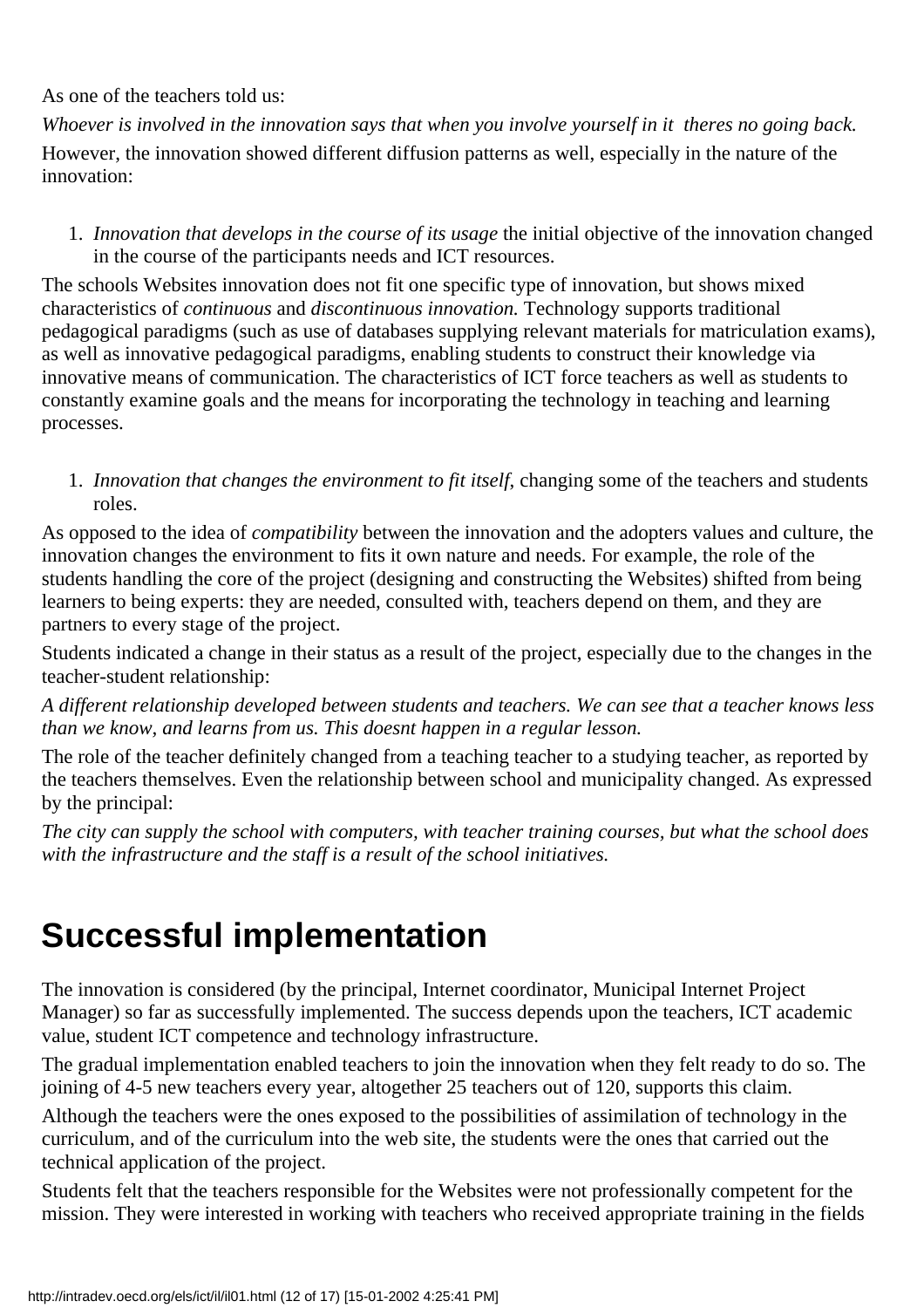of administration and technology.

*It would be of help if teachers were more knowledgeable. As it is now, a lot of the pressure is aimed at a minority of the students...Teachers arent receiving enough training and guidance. That way, they could understand much better what we students are dealing with.*

### **Gaps between students**

There is evidence of diminished gaps between high and low poverty students as a result of teamwork. Students report having fruitful teamwork amongst themselves and between them and outside students.

As a result of the teamwork, new social contacts were formed:

*In a team of two, connections are built beyond the project. That is one of the best parts of the project.*

Some of the students manage the site, and others participate in the broader process: collection of information, data processing and entering materials into the site. All students involved in the project were taught how to work in teams and how to elicit information they needed using the Internet. One of the teachers added:

*The excellent students pull the weak ones forward...when I let the weak students enter the Website, on-line or through uploading their materials, they simply blossomed.*

The principal says that competent students profit most from the innovation, as it is a question of talent. Basically, if you came from a disadvantaged home, with a low start, the computer will not be of any assistance in the learning process. According to the principal, the advanced students, the quick ones and those considered ICT experts gain skills, prestige, interest and motivation for learning new things. The students who have difficulties, such as special education students, gain computer literacy, as well as writing skills and an opportunity to express themselves in new and creative ways.

### **Academic standards**

The implementation of ICT in Ohel Shem School seems to lead to higher academic standards, even though students spend time searching and browsing the Web. E-learning means building up a new personal body of knowledge, internalizing experiences, as opposed to memorizing facts and figures in the past. The Internet coordinator expressed her view as to curricular goals as a result of the project:

*Learning assignments teach one to learn and to know how to react. Its a kind of a skill: to know how to express one s opinion and to react to others opinions... The project enabled summarizing topics and* displaying one s ideas by entering the discussion groups, expression of one s opinions about others *ideas, and brainstorming.*

*All these were alternatives to traditional assessment. ... The success of working via the Web indicates great improvement in ICT literacy, on the one hand, and a dynamic learning environment content wise, on the other hand.*

Students themselves expressed having learned content as well as technology skills:

*If I had to read material for the History Website, I attained background on the subjects I dealt with, in this instance, a few past settlements. When I helped constructing the Arabic Website, I learnt how to*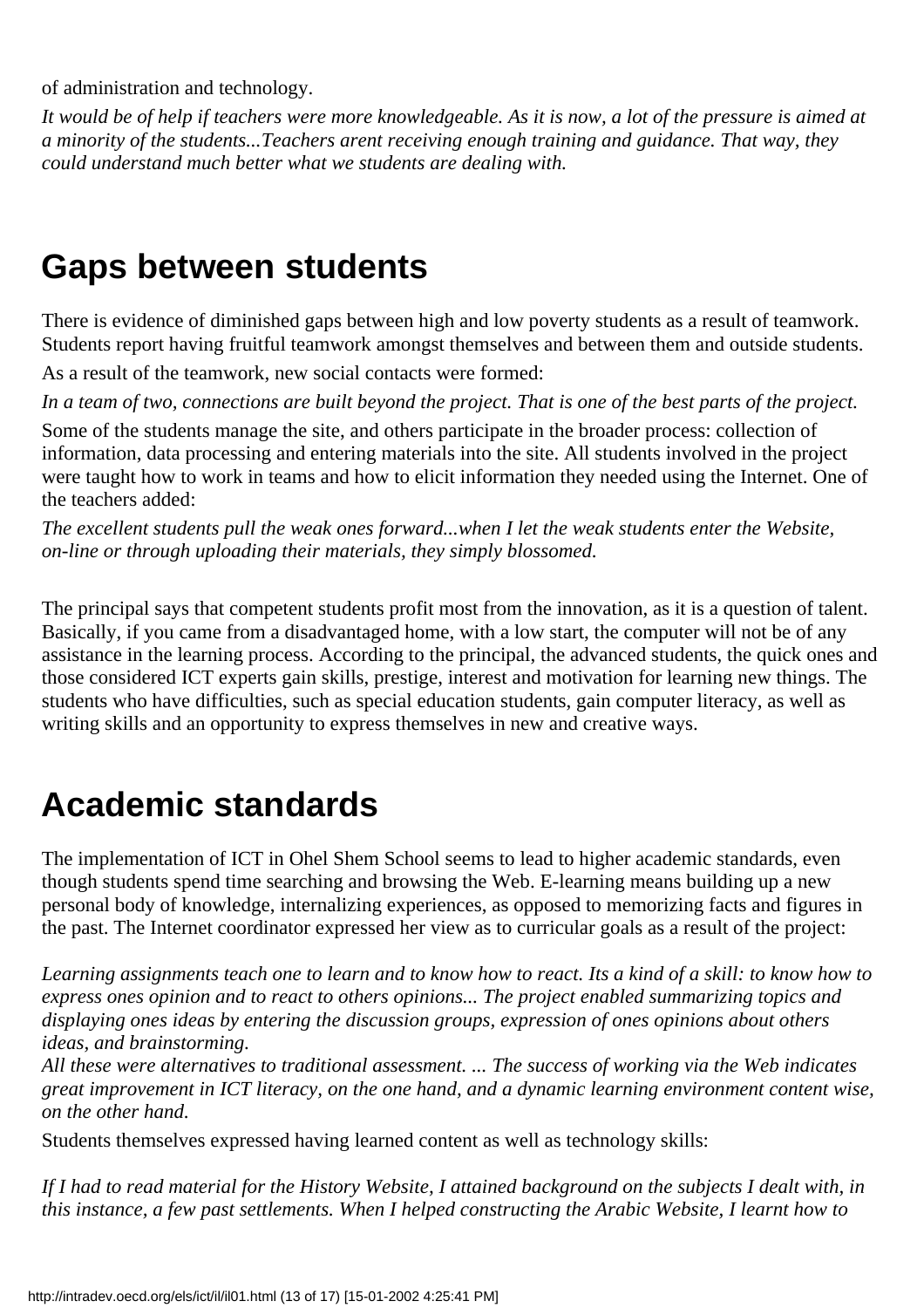#### *type in Arabic.*

Students also reported a high degree of expertise in Web construction skills. However, this activity encouraged them to continue their work, independent of the subject matter involved:

*If my help is needed, the teachers use my services not only for specific purposes, but also for permanent assistance. For instance, for the French Website I was summoned, although I dont learn French.*

All in all, students who were directly involved in the innovation studied more about the subject matter because of their involvement in the planning and creating of the Web pages. In spite of, it seems from the teachers reports as if the ICT integration does not raise students grades significantly. It does influence the learning atmosphere and brings about greater motivation for studying. It also does not have any baring on the curriculum.

## **5. Projection to the future**

### **Sustainability**

There is some evidence supporting the sustainability of the project:

- The readiness of the school and the municipality to continue allocation of resources for the project.
- The enthusiasm of the Internet coordinator to expand the project beyond its present size.
- The potential of the project as a connection between the school and the hi-tech world.
- The competition and the pressure to excel, and the prestige of the innovation encourages more teachers to join the project.
- competition with other local high schools enforces the school to offer innovative projects.
- Granting the participants with extra credit, encourages students to join the innovation.

However, the implementation of ICT in the curriculum is still incomplete, due to lack of satisfactory accessibility to computers, lack of teaching hours and the prolonged time needed for web site construction.

### **Scalability and Transferability**

The project uses mostly existing resources (teaching hours, manpower, computers etc.), so the chances are that it could be duplicated to a certain extent in schools interested in innovations.

The municipality is expected to allocate resources for the maintaining of the Websites: a municipal body centralizing all activities involving the Websites and the supplying of all necessary equipment and infrastructure to interested schools. The mayor is in favor of this course of action.

Other schools from across the country manifested their interest in the project, intending to implement the idea in their school. The principal expressed his opinion that there are quite a few schools similar to the Ohel Shem School, containing teaching forces as well as talented students. However, the teachers are the major obstacle to be overcome.

Next year additional local schools intend to use the model developed in the Ohel Shem School. They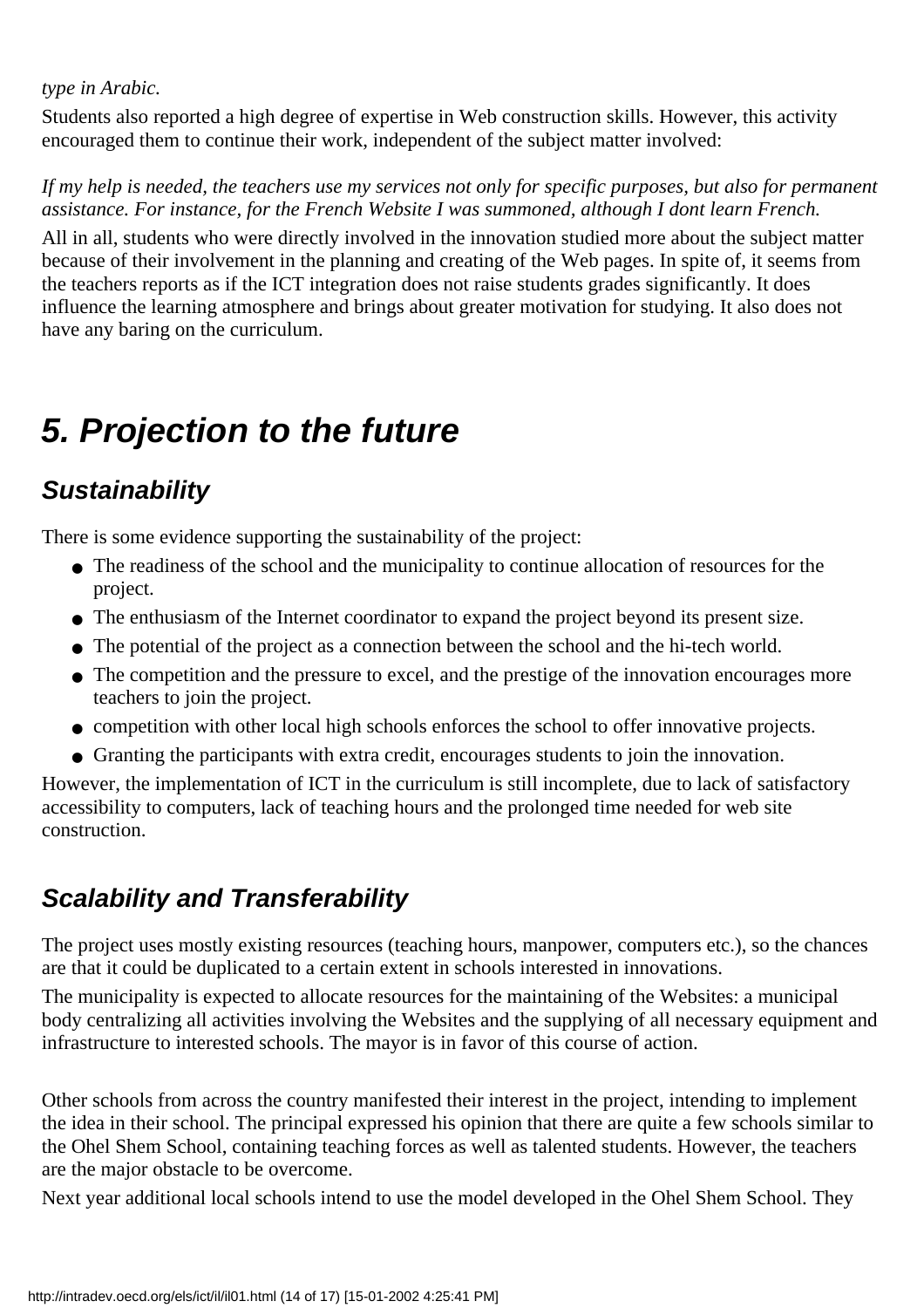have already approached the intervening agency (CET) assistance (training hours for teachers and students). These schools are aware of the need for adequate computer infrastructure, special training for teachers and students, and management support.

According to the innovation teachers, its existence, sustainability and transferability depend on adequate technology, as well as on the principal, and on municipal budget possibilities for rewarding teachers and students on their achievements and hard work. Compliments are not enough, as one of the teachers said:

*We are not free workers...pay us...until now, everything was done on a voluntary basis. We did not receive any hours for any of our work. This is the reason why teachers dont want to get involved in the project.*

Some of the teachers feel that in order to pass on and to apply the innovation to other schools there is a need for public relations, for marketing of the project and for advertising it correctly. Also they reccomend training courses and meetings between teachers from different schools. Students find the expansion of the innovation exciting idea, and are willing to become mentors, on the basis of previous experience.

The principal recommended the formation of a local principals forum, an ICT coordinator forum, and a forum of Municipal ICT Project Managers for exchange of relevant information, accumulated and used for future initiatives.

# **Appendix A Methodology**

Size of research team: 5 researchers *Amount of time spent at the school:*

|                        | $\vert$ Date(s)                      |
|------------------------|--------------------------------------|
| First contact          | 16.5.2000                            |
| Data collection period | $\left 22.5,-15.6.2000\right\rangle$ |
| Follow up contact      | 16.6.2000                            |

#### *Amounts and types of data collected*

Contact points and lists of activities:

| Date/time                                          | <b>Who</b>                       | What          | Remarks                                                                                       |
|----------------------------------------------------|----------------------------------|---------------|-----------------------------------------------------------------------------------------------|
| $\left 25.5.2000, 10:00\right\rangle$              | Other teachers                   | Interview     | Included 5 teachers                                                                           |
| $\left 25.5.2000, 11:15, 12:00\right\rangle$       | Students                         | Interview     | 4 students in the $11th$ and $12th$<br>grade, accomplished in 3 separate<br><i>interviews</i> |
| $\vert 25.5.2000, 12:15 \vert$<br>15.6.2000, 10:00 | <b>IPPUT</b> teachers            | Interview     | Included 4 teachers; accomplished<br>in 2 separate interviews                                 |
| 28.5.2000                                          | Internet coordinator Interview   |               | These two functions are both<br>central to the project, therefore,<br>both were interviewed.  |
| 28.5.2000, 11:00<br> 30.5.2000, 10:00              | Computer<br>coordinator          | Interview     |                                                                                               |
| 28.5.2000, 12:30                                   | Internet coordinator Coordinator | questionnaire | These two functions are both<br>central to the project, therefore,                            |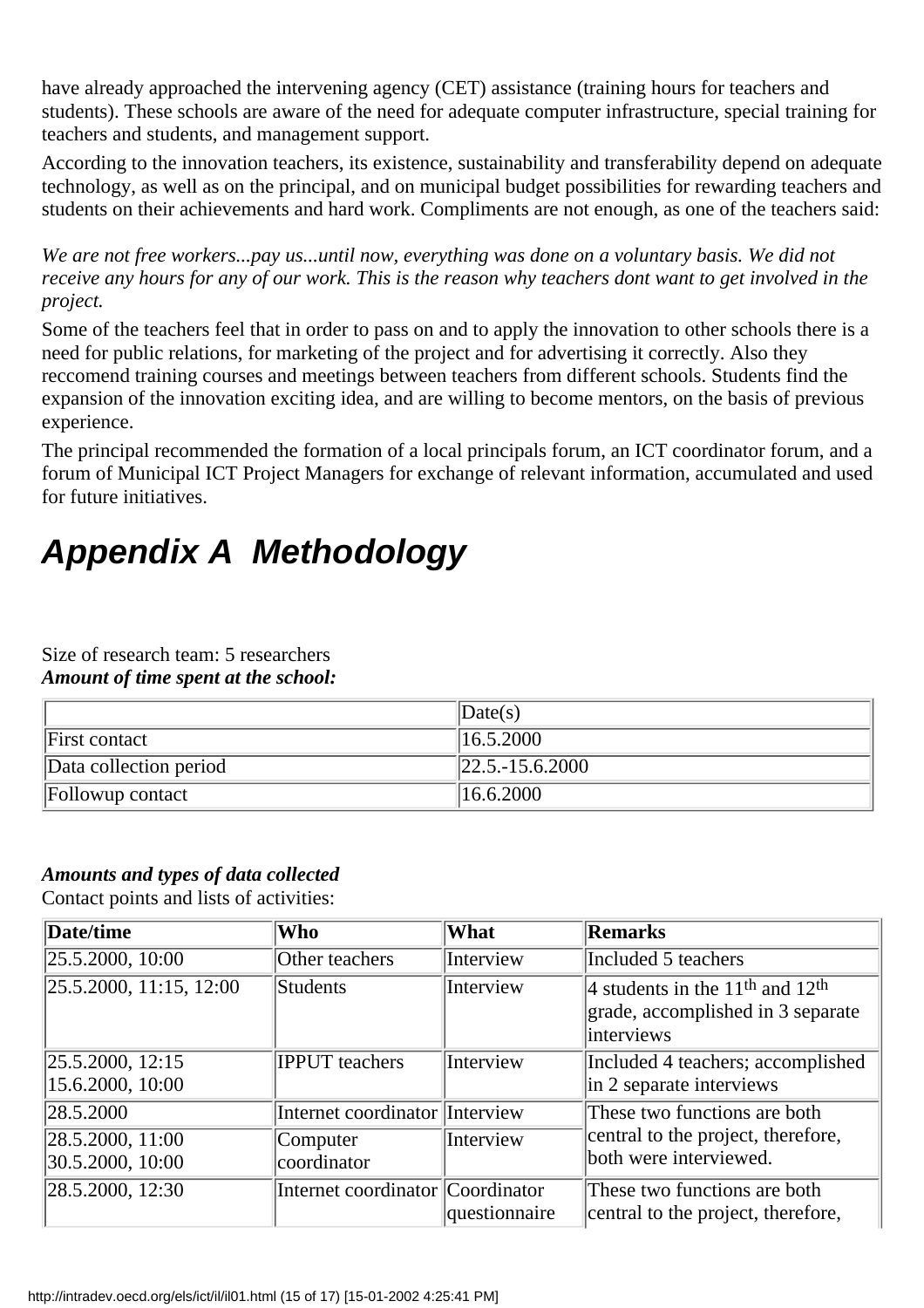| 28.5.2000, 14:30 | Computer             | Coordinator   | both filled a questionnaire      |
|------------------|----------------------|---------------|----------------------------------|
|                  | coordinator          | questionnaire |                                  |
| 29.5.2000, 12:00 | Web-based            | Observation   | Carried out by 3 team members    |
|                  | learning: English as |               |                                  |
|                  | a foreign language   |               |                                  |
| 29.5.2000, 13:30 | Web-based            | Observation   | Carried out by 3 team members    |
|                  | learning: Moral      |               |                                  |
|                  | dilemmas             |               |                                  |
| 30.5.2000, 12:15 | Principal            | Interview     | Carried out by the SITES M2 and  |
| 11.6.2000, 9:00  |                      |               | the OECD research coordinators   |
| 30.5.2000, 13:45 | Principal            | Principal     |                                  |
|                  |                      | questionnaire |                                  |
| 4.6.2000, 13:00  | Municipal Internet   | Interview     | Carried out by the OECD research |
|                  | Project Manager      |               | coordinator                      |
| 11.6.2000, 17:00 | Parent               | Interview     | Head of the parents committee    |

The data collection was divided between the team members, so that all of them would experience the data collection process. Each interview or observation was recorded by at least 2 team members, so as to broaden their experience. The responses were recorded on audio-tapes, in addition notes were taken by one or more of the team members.

On May 22nd we witnessed a contest among all Websites created within the project under the title The best school Website, in which we met, for the first time, some of the IPPUT teachers. We were impressed by some of the teachers who were active in the project. The Internet coordinator, in accordance with our requests, selected the IPPUT teachers to be interviewed.

#### *Problems during the data collection and case write-up*

Most interviews lasted much longer than expected. Therefore, these interviews were split into 2 parts, preferably on the same date; there were a few instances, where there wasnt any other choice but to schedule a separate date.

The school principal was anxious regarding the parents interview. He felt the need to decide which parents should be interviewed, although he was aware of the problematic aspects of his intervention.

The focus group interviews were problematic, especially when approaching parents, who felt the need for confidentiality. Therefore, at some points we divided the interview, so as to protect the interviewees privacy and to enable fluent answers, free of any group influences.

#### *Changes in the instruments or data collection procedures*

Some of the instruments include repeated or redundant questions. Therefore, some of the interviews last much longer than expected, and are quite tiresome.

In addition, we to arranged a short informal interview with the teacher of the class being observed, in order to attain some background on the particular lesson and on the innovation as a whole.

#### *Conclusions*

The data collection, on the whole, was accomplished to our satisfaction. The research team worked as a integrated unit, helping one another and giving advice to fellow researchers.

Before entering school grounds, we held a couple of instruction meetings, to enable the research team members to express their apprehension and for instructions. We had another meeting once all the data was collected, in order to learn from each other s experience.